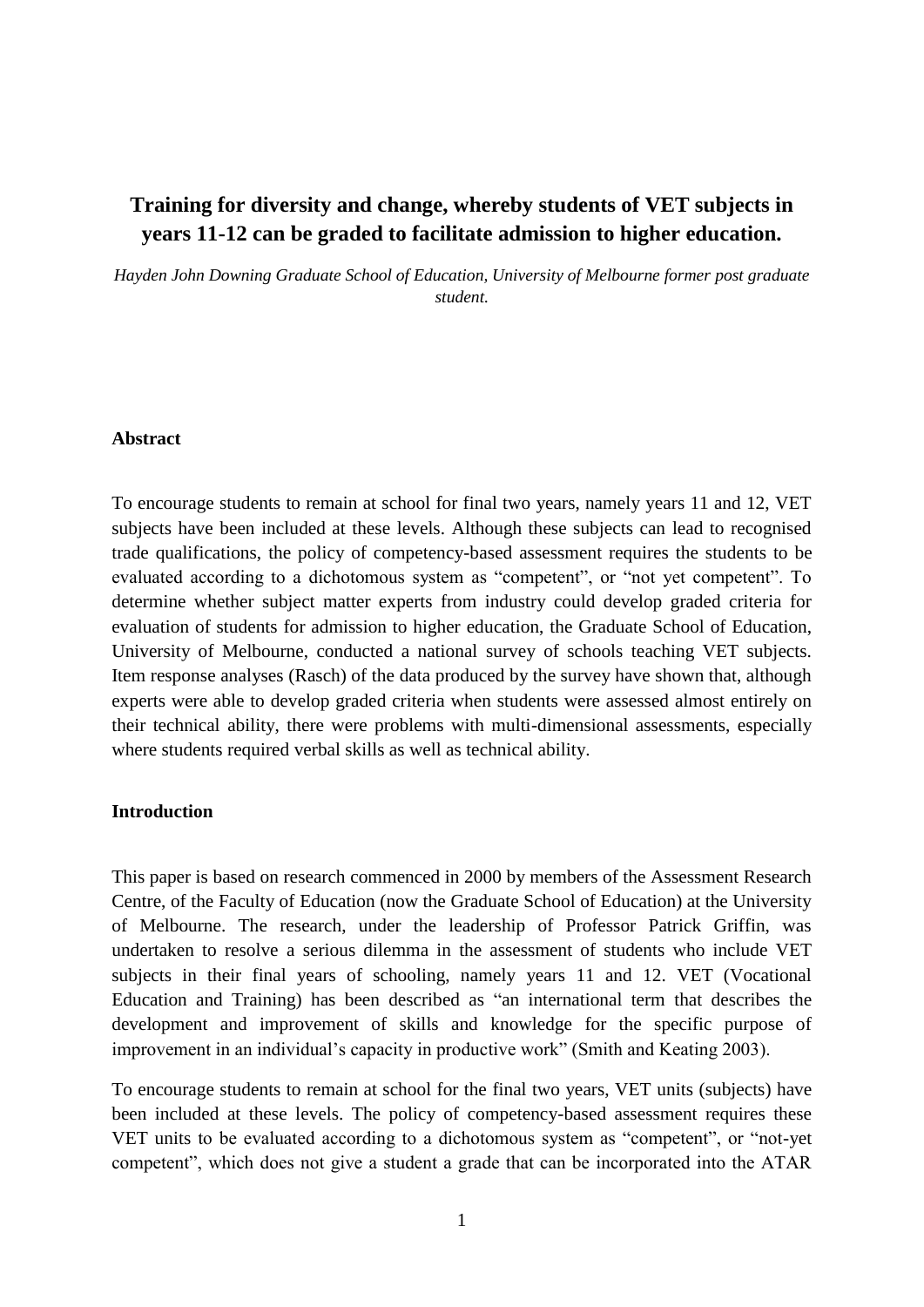(Australian Tertiary Admission Rank) score that is used for selection into university. Professor Griffin's group have undertaken research to identify ways to integrate the ranking of students, with competency-based assessments for students enrolled in VET units of National Training Packages (Griffin, Gillis and Calvitto 2007).

The present paper considers the extent to which subject-matter experts, drawn from industry, are able to extend the frameworks of training packages to include rubrics which grade the students while at the same time meeting the criteria of competency-based assessment

### **Literature review**

#### *Competency-based Training*

Australia, Scotland and England, in line with most countries that are affiliated with the Organisation for Economic Co-operation and Development (OECD), have considered the global economy as entering a new phase in which manufacturing industries have been challenged by international trade, especially by emerging industrial nations (Gonczi 1997). The OECD countries have been trying to combat this competition by refining their education and training systems (Mulcahy 2000).

In the 1980s, the Australian Government believed that a lack of appropriate skills in the work force had damaged Australia's international training position (Stevenson 1993). To overcome this, the government restructured industrial awards to encourage broader skills (Stevenson 1993), which would be relevant, recognised, and rewarded. As part of this restructure, the Government introduced competency-based training to develop skills which would add value to the country's primary and manufactured goods, and services (Dawkins and Holding 1987; Dawkins 1988; Minister for Employment 1989). Subsequently, each state government in Australia committed itself to competency-based training, and signed an agreement, the National Framework for the Recognition of Training, which came into effect on 1 August, 1992 (Stevenson 1993).

The National Training Reform Agenda was the agreement between federal and state governments, supported by unions and employees, to improve and expand VET in Australia. Carmichael (1992) considered that the Reform Agenda would provide nationally consistent training outcomes and thereby would assist enterprises to compete more effectively than previously. Furthermore, with the standards recognised nationally, they would be portable across industries and states. The commitment of the state governments has been very important for the present project as it made competency-based training compulsory, not only for institutes of TAFE, but also for VET courses in secondary schools.

For the present paper, the important features of competency-based training are: All VET subjects/units have to be subject to competency-based Assessment. Candidates must demonstrate that they can achieve the standard required for each competency. Candidates are assessed as either 'competent' or 'not-yet competent' for each particular competency.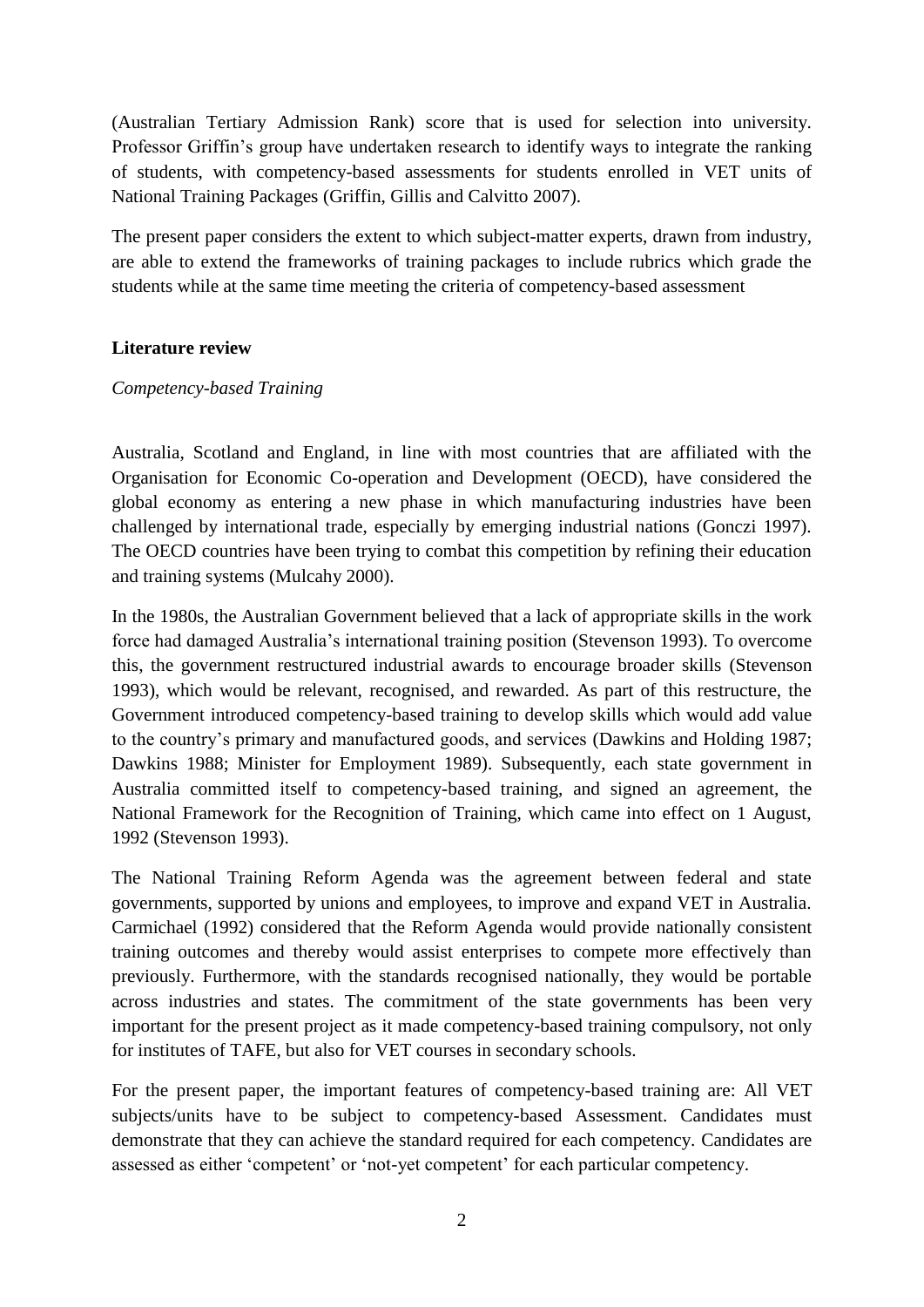## *Training packages*

In Australia and the United Kingdom, industry mainly determines the skills and the performance levels that will constitute standards. These standards of competence have been developed by industry and endorsed by government, so that these standards can also be used to qualify individuals as to their competence in the workplace rather than as to their performance in formal training. However, a particularly Australian approach is the introduction of national training packages whereby qualifications are only awarded by registered training organisations which provide training and assessment (Misko 2006). Debate about these training packages has been robust because the packages are the required form of the VET sector, and critics cannot just 'work around them' (Wheelahan 2004).

### **Early school leavers 'at risk'**

The concept of being 'at risk' implies that there is a risk of early leavers not making a successful transition from school into adult life through work and study. Sweet (1995) argued for the integration of learning and experience under a protective umbrella, so that these experiences that would otherwise be fragmented might appear as a 'coherent whole'. He also argued that issues related to the current labour market can be addressed, in part by 'ensuring that all young people, regardless of their academic achievement, are effectively connected to the labour market before they leave the school'.

## **Method**

#### *National survey*

The central component of the survey consisted of the Student Assessment Record Booklets to be completed by teachers in the secondary schools selected throughout Australia. The set selected for this paper was for the National Training Package BSB01 Business Services Training Package. As originally designed, each of the Units of Competence (i.e. subjects) consisted of Elements. Each of these Elements was made up of Performance Indicators. In accordance with the principles of competency-based-assessment each candidate had to demonstrate competence for each performance indicator. "Competence" has been taken to mean up to the standard that would reasonably be expected in the workplace. This is a very arbitrary standard at best, without any guidance for the assessor/teacher.

Subject-matter experts were selected by the relevant industries to add quality criteria to clarify the various performance indicators. These are illustrated in Fig 1.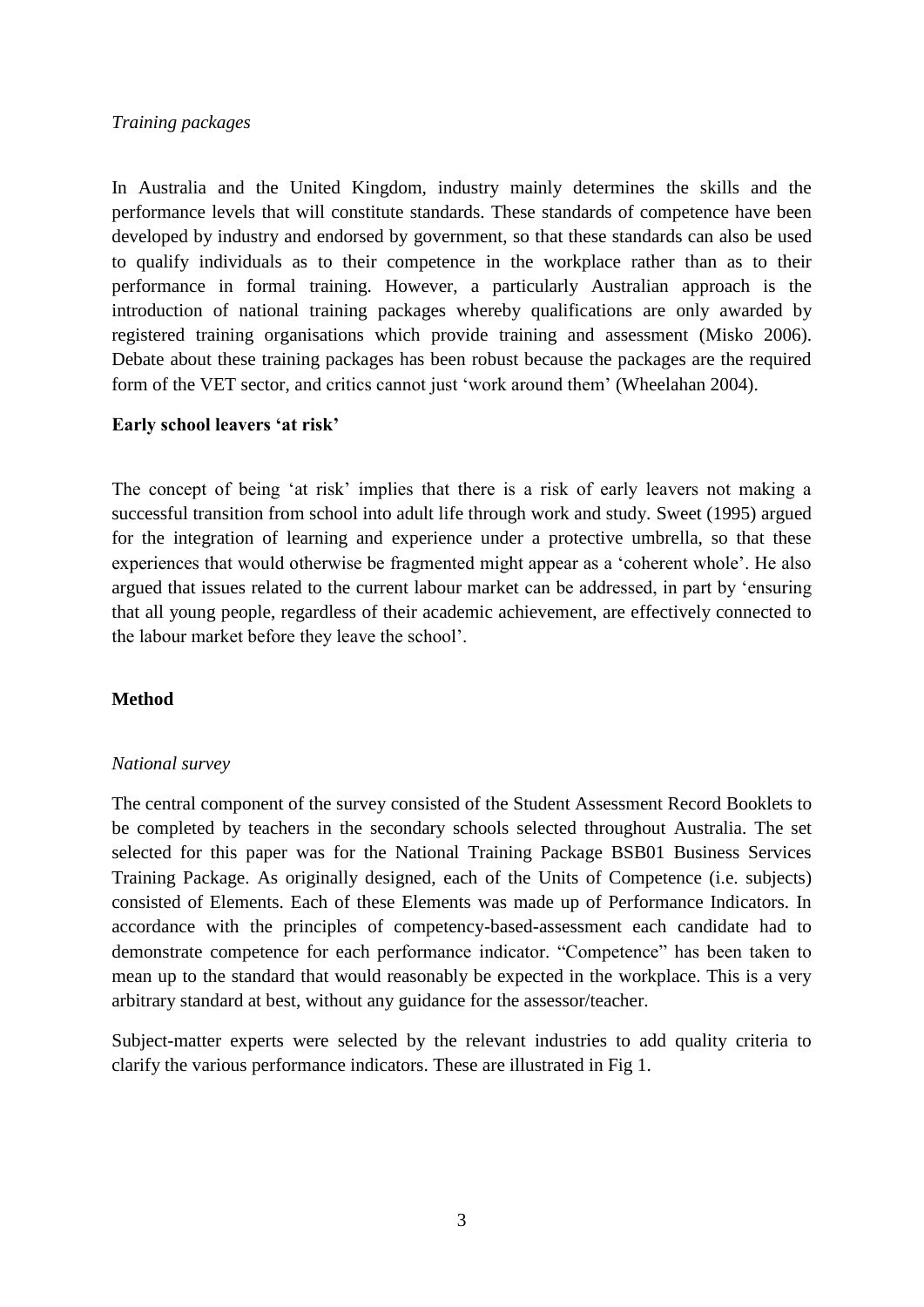

#### **Fig 1 Components of a competency-based unit**

Quality criteria were established to provide a sounder assessment by providing some indication of the level of achievement for each performance indicator. To establish levels of achievement the panel of experts wrote the details of each quality criterion onto an adhesive 'post-it' note. The notes were then attached to the grid so that each column of the grid contained each of the quality criteria for the respective performance indicator. It remained for the panel of experts to discuss the relative positions of the quality criteria. The harder the criterion, the higher it was placed in the column.

For the present paper the final form of the grid was accepted as being the "hypothesised construct" for that particular unit of competence, and compared with the empirical result obtained by item-response modelling.

The survey was conducted in two stages, namely a pilot study and the national survey. In the pilot study, the teachers were asked to rate each student against the quality criteria by placing a tick beside the highest level reached. See Fig 2. In the national survey the teachers were not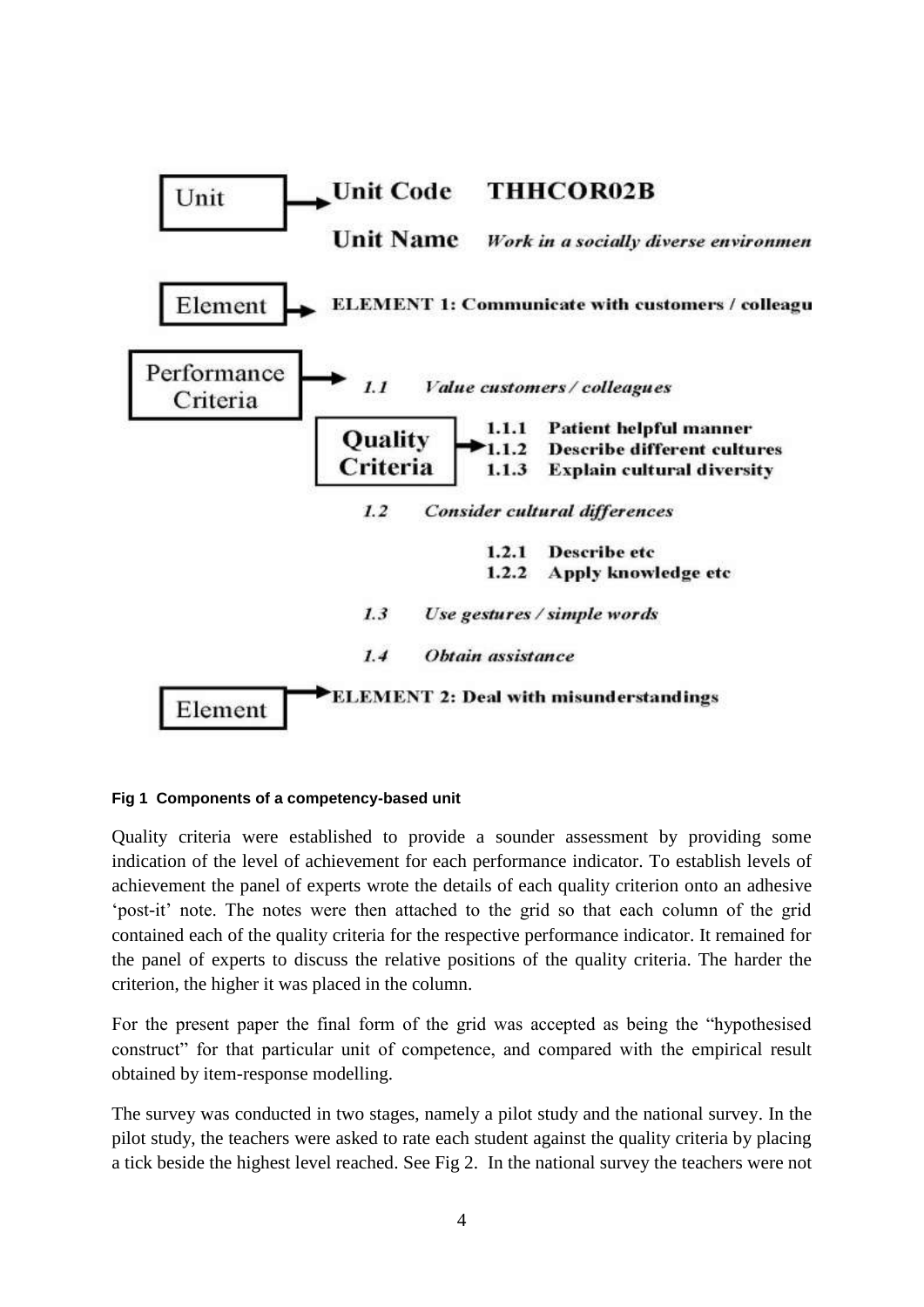asked to rate the students against a hierarchy of quality criteria, but were asked *Can you confirm that the student can:*

| Describe the functions of a range of business equipment. | Yes    | No. |
|----------------------------------------------------------|--------|-----|
| Select the most appropriate business equipment           | Yes No |     |
| Clarify the selection of business equipment              | Yes    | No. |

This change had two advantages a) teachers, especially those with experience with VET subjects are comfortable with the dichotomous assessment of Yes/No implied in classifying students as competent/not-yet-competent, b) the dichotomous approach, rather than ranking the students, as with Partial Credit, makes it possible to evaluate the hypothesized continua.

The completed Student Assessment Record Booklets were returned to the University of Melbourne where the data were transcribed into a database before being analysed. "The result was a school-based assessment for 'VET in schools' subjects that could be differentially weighted, standardised and scaled to produce the universities admission index for each of the national education jurisdictions." (Griffin et al 2007).

In the abstract of their paper Griffin et al (2007) reported that "A change in the logic of competency assessment was proposed, in that the performance indicators were not rated using a dichotomy but with a series of quality ordered criteria to indicate how well students performed specified tasks in the workplace or its simulation." As noted above, although the quality ordered criteria were used in the pilot study they were not used in the national survey but had been replaced by a series of dichotomies, as shown in the Student Assessment Record Booklets.

In the present paper the data obtained from the dichotomous assessments were analysed by Item Response Modelling (Rasch). To allow the data from the national survey to be treated as Partial Credit, the dichotomous data had to be converted to quality ordered data before being analysed by Item Response Modelling. The two sets of outputs, dichotomous and partial credit respectively, were then compared.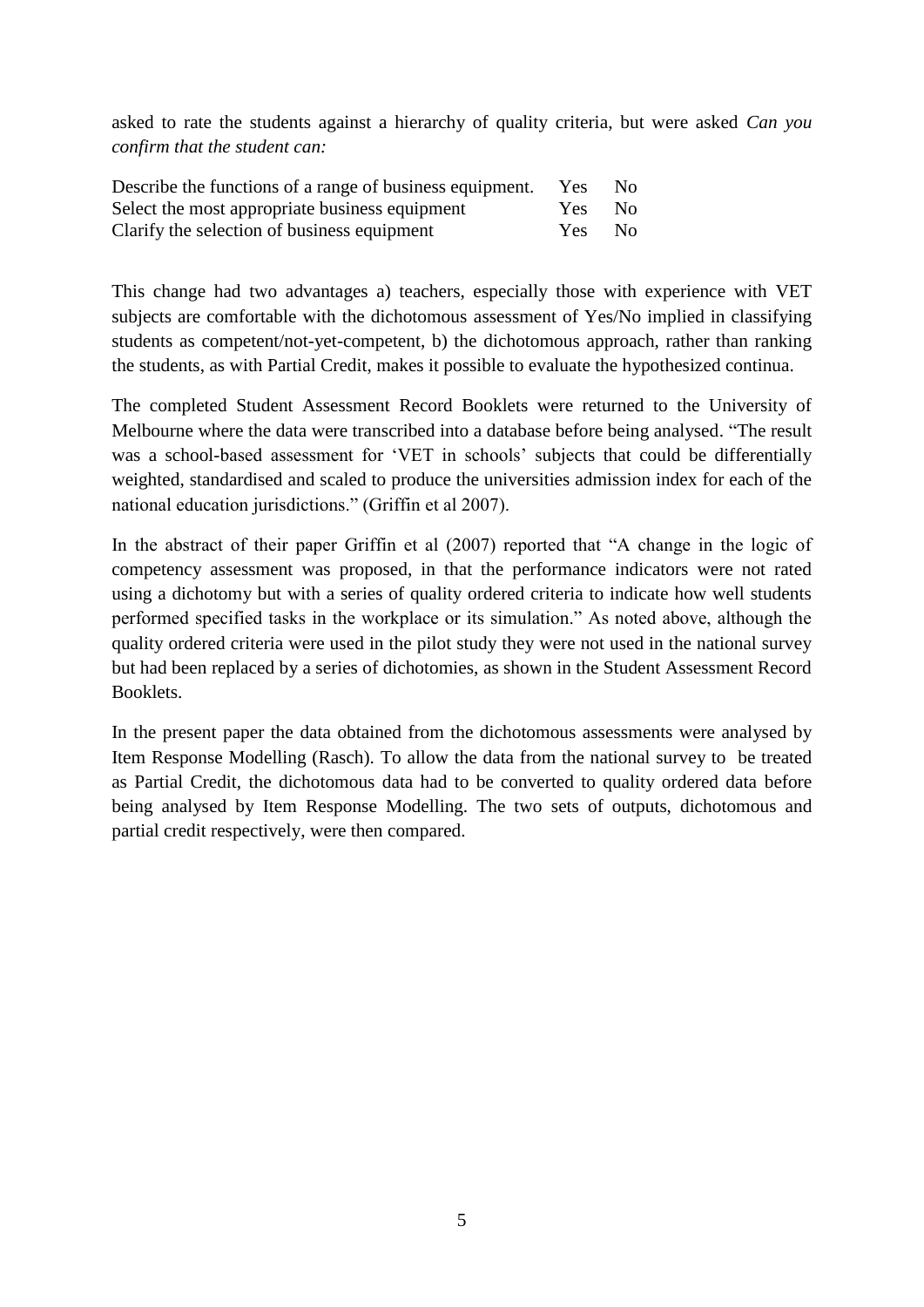# **Partial Credit derived from Dichotomous Data**

|               | <b>Dichotomous Data</b> |                          |                  | <b>Raw Score</b>                |
|---------------|-------------------------|--------------------------|------------------|---------------------------------|
|               | Crawl<br>(Level 1)      | <b>Walk</b><br>(Level 2) | Run<br>(Level 3) | <b>Partial</b><br><b>Credit</b> |
| <b>Alan</b>   |                         |                          | O                | Ω                               |
| <b>Betty</b>  |                         |                          | O                |                                 |
| <b>Clare</b>  |                         |                          |                  | 2                               |
| <b>Donald</b> |                         |                          |                  | 3                               |

**Table 1 Conversion of dichotomous data into raw scores of partial credit**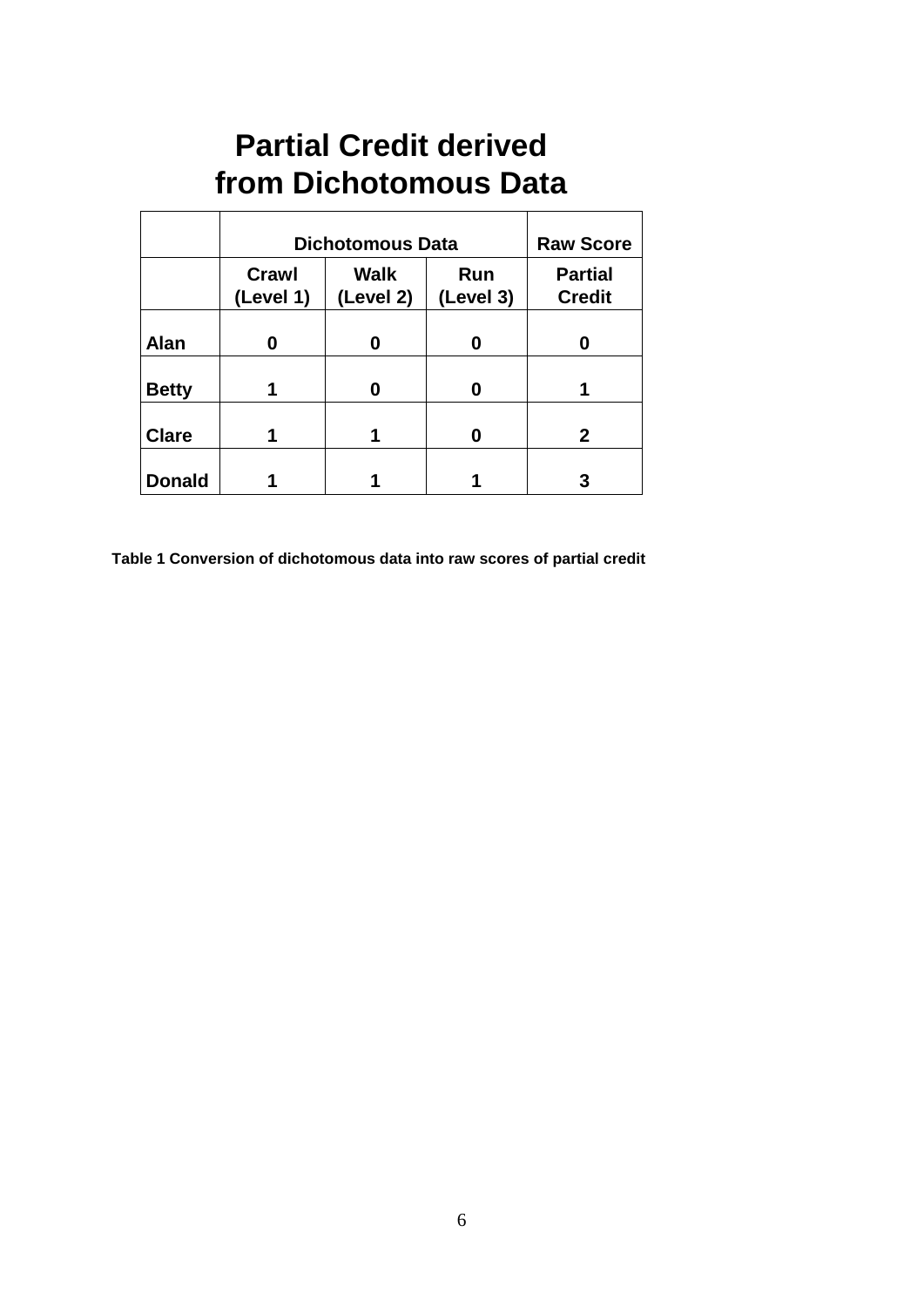

#### **Fig 2 Analysis of data (partial credit)**

For the partial credit data the quality criteria appeared in ascending orders of presumed difficulty (Fig 2) whereas in a few cases involving dichotomous data the quality criteria were not in ascending orders of assumed difficulty (Fig 3). These discrepancies occurred when the quality criteria involved more than one dimension, especially verbal and technical abilities.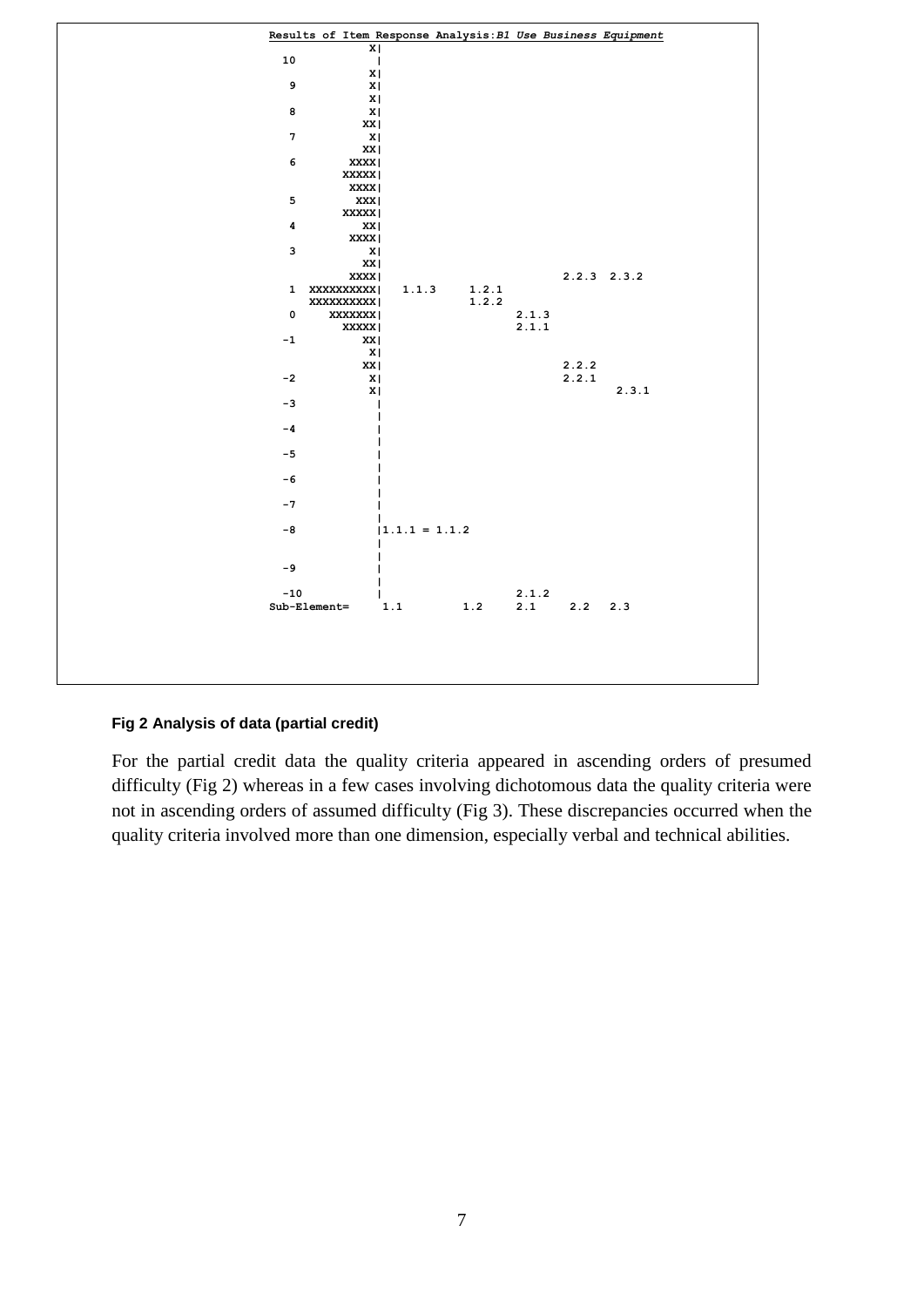

**Fig 3 Analysis of data (dichotomous)**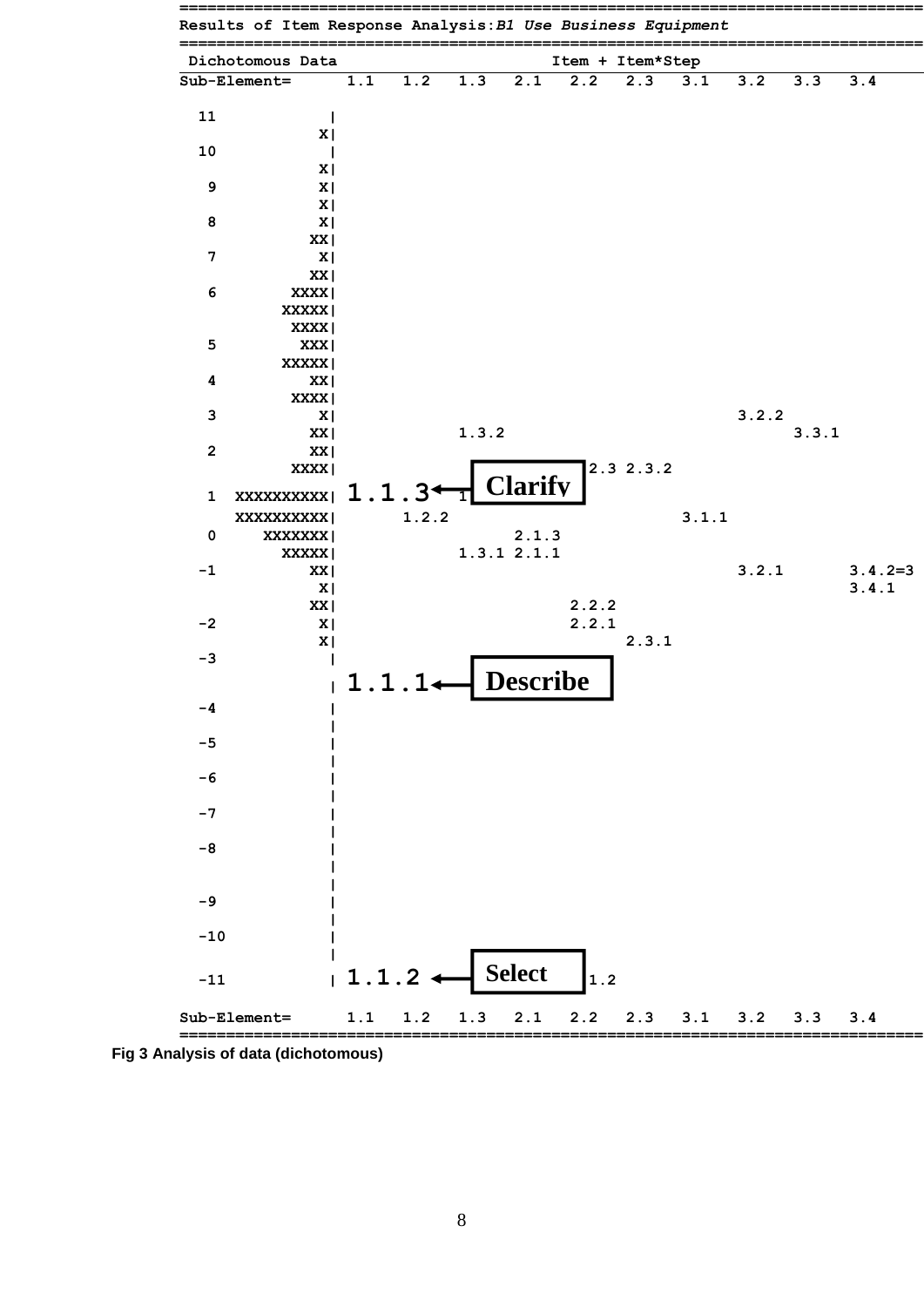# **Findings and discussion**

In general the two sets of outputs were consistent, and as such supported the use of subjectmatter experts to design quality criteria for evaluating levels of achievement. There were, however, some exceptional cases where the two sets of outputs contained different results. An example is shown in Fig 3 where the subject-matter experts considered that the order of difficulty for three quality criteria for a performance criterion involving business equipment was a) describe equipment b) select equipment, and c) clarify selection. In practice the students found it more difficult to describe equipment than to select it. This is consistent with the observation that the students electing to study VET units have lower verbal skills than other students. It is also consistent with the idea that describing equipment involves more than one dimension, namely technical skills and verbal skills. This issue is discussed by Bond and Fox (2001).

# **Conclusions**

It is possible for subject-matter experts, provided by industry to develop graded scores for VET units so that students of these units can be given not only a recognised technical qualification such as a Certificate 2, but also a graded score than can be considered for university selection. The production of these scores requires the addition of quality criteria to the units of the training packages. Although the subject-matter experts were able to do this in the vast majority of cases, they were less successful when the competencies involved more than one dimension. An example that was repeated more than once in this study involved the two combined skills of technical ability and verbal proficiency.

## **Acknowledgements References**

Bond, T.G. and Fox, C.M. (2001) Applying the Rasch Model: Fundamental measurement in the human sciences. Lawrence Erlbaum Associates, London.

Carmichael, L. (1992). Australian vocational certificate training system. Employment skills formation, National Board of Employment, Education and Training, Canberra.

Dawkins, J. S. (1988). A changing workforce, Australian Government Publishing Service, Canberra.

Dawkins, J. S. and Holding, C. (1987). Skills for Australia, Australian Government Publishing Service, Canberra.

Gonczi, A. (1997). 'Future directions for vocational education in Australian secondary schools.' Australian and New Zealand Journal of Vocational Education Research 5(1): 77- 108.